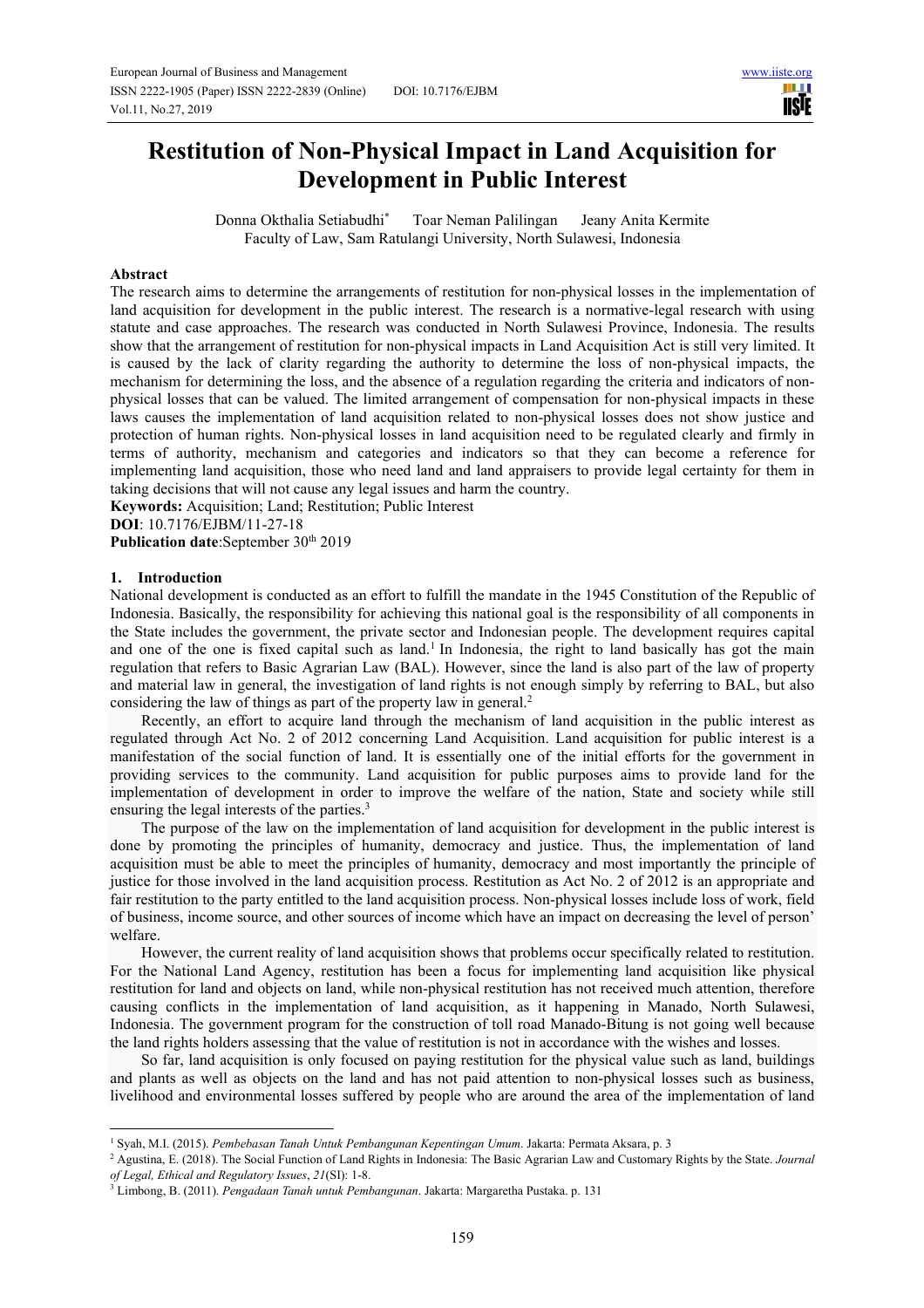acquisition in the public interest, thus it encourage the researcher in further studying the restitution for nonphysical impacts in land acquisition for public interest with the problem of how to regulate restitution for nonphysical losses in Indonesia and how the application of the provisions regarding restitution of non-physical impacts in the implementation of land acquisition for development in the public interest.

## **2. Method of the Research**

The research was conducted in North Sulawesi Province. Infrastructure development becomes focus of government in North Sulawesi. The populations of research are government officials, the private sector and the community. The sampling technique was determined by *purposive sampling*. The data analysis was done through qualitative analysis.

## **3. Reviewing the Non-Physical Losses Impact Reviewed from A Justice Theory**

Theories of Natural Law are known from the time of Socretes to Francois Geny by placing justice as the crown of law or referred to as "*the search for justice*".<sup>1</sup> Various theories about justice and a just society show many attentions are given to the issue of justice. One theory of justice relating to rights and freedoms, opportunities for power, income and prosperity is the theory of John Rawls. Rawls is believed to be one of the people who gave considerable influence to the discourse on the values of justice to date.<sup>2</sup>

John Rows' theory of justice emphasizes 2 (two) principles of justice, it is often used as a reference by some experts, namely equal liberty principle and differences principle. Rawls argues that if there is a conflict, then equal liberty principle must be prioritized over other principles. The equal liberty principle must be prioritized over the difference's principle.<sup>3</sup> Everyone has the same right to the most extensive and compatible basic freedoms with similar freedoms for others. Thus, the principle of justice is essentially talking about justice for the community or social justice, so the priority focus is the unfortunate community.

In the implementation of land acquisition consists of 5 (five) stages, including: *First*, inventory and identification of possession, ownership, use and utilization of land; *Second*, valuation of restitution; *Third*, deliberations on determining restitution; *Fourth*, restitution; and *Fifth*, the release of agency land. From the five stages, the stages related to valuation are the second stage, namely the valuation of restitution. The valuation of restitution in land acquisition is emphasized that the determination of the amount of restitution is done by the Chairman of the Land Acquisition Officer based on the results of the appraisal or public appraisal services as determined by the Chairman of the Land Acquisition Officer.

As a comparative study to the experience of land acquisition in other countries,<sup>4</sup> it is done to eliminate imbalances. Land acquisition causes large-scale population displacement. Thus, a form of restitution is needed that minimizes displacement in the sense that the displaced person will always be in a position capable of buying alternative land. Basically, this becomes one of the souls of the Land Acquisition Acts which states that in land acquisition, the welfare of landowners must remain similar or more than their condition before the implementation of land acquisition. Land acquisition must not impoverish landowners.

An aspect of justice in land acquisition requires control in protecting and preserving, as well as controlling the full use of land for future development.<sup>5</sup> Adverse matters need to be taken into account in land use planning, so it does not become a predator for the community and dogmatism is not permitted in the use of land for public interest.

Normatively, the definition of restitution in the Land Acquisition Acts mentions that "*Restitution is an appropriate and fair restitution to the parties entitled to the land acquisition process*."<sup>6</sup> While, in Article 1246 of the Civil Code, the elements of restitution include: *cost*, *damages*, and *interest*. Purwahid Patrik further elaborates the elements of loss, namely actual losses (*damnum emergens*) i.e. cost and losses, benefits not obtained (*lucrum cessans*) i.e interest. The loss is sometimes only a loss suffered, but sometimes includes both elements.<sup>7</sup>

In Indonesia, the reality of land acquisition arrangements as analyzed by the researcher is still laden with injustices. This can be seen in several legal substances in legislation relating to land acquisition. The first, the current valuation system for restitution is only based on the valuation of the object at the time of the land

<sup>&</sup>lt;sup>1</sup> Tanya, B. L. (2006). *Teori Hukum, Strategi Tertib manusia Lintas Ruang dan Generasi*. Jakarta: CV Kita, p. iii

<sup>2</sup> Huijbers, T. (1993). *Filsafat Hukum dalam Lintasan Sejarah.* Bandung: Kanisius*,* p.196

<sup>3</sup> Rawls, J. (2008). *A Theory of Justice (Translated: Teori Keadilan - Dasar-Dasar Filsafat Politik untuk Mewujudkan Kesejahteraan Sosial dalam Negara*. Yogyakarta: Pustaka Pelajar, p. 73

<sup>4</sup> Soumyananda D, *Development and Land Acquisition in the View of Law and Economics,* Munich Personal RePEc Archive, 15 July 2015 5 Raup, P.M. (1973). Achieving Land Use in Public Interest. *University of Minnesota Journal*. Available online at:

https://ageconsearch.umn.edu/record/17826/files/ar730080.pdf

<sup>6</sup> Article 1 paragraph (10) Act No. 2 of 2012 concerning the Land Acquisition for Development for Public Interest

<sup>7</sup> Patrik, P. (1994). *Dasar-Dasar Hukum Perikatan (Perikatan Yang Lahir Dari Perjanjian dan Dari Undang-Undang)*. Bandung: Mandar Maju. p. 14.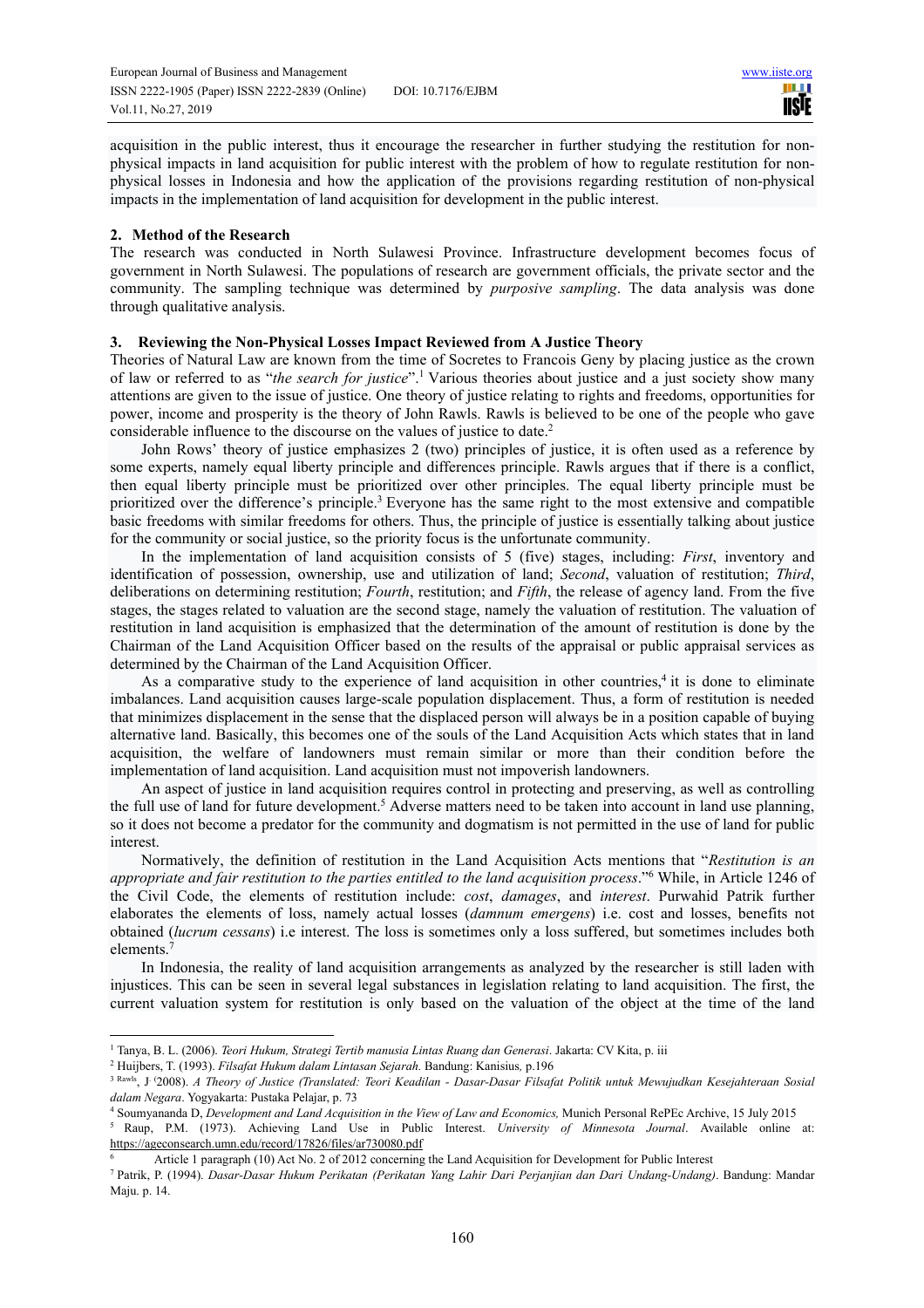acquisition. In fact, the release of rights to land acquisition for development severs the relationship between the right owner and his land and also stops the acquisition of benefits on the land at that time and in the future. The valuation of price is done by using the price at the time of the location determination while the implementation of restitution payments can take years to cause low prices for the community. The second, in the current statutory regulations, the existing restitution system does not take into account the loss of the value of future land benefits. The unclear real value in the law causes the doubts of the appraisers to use market value, because market value is very subjective.

The third, the arrangement of non-physical restitution is very short in the statutory regulations both indicators, types and parties that should determine whether the physical restitution can be paid to the community. It causes uncertainty for both appraisal parties and those who need land. They generally consider that the determination of land that can be counted for physical restitution is not their authority, so that what happens later the appraiser chooses not to include it in the element of valuation. This is further exacerbated by the condition of law enforcement on corruption offense which has always been a scourge for all implementers so that a principle emerges that in land acquisition it is better to harm the community rather than harm the State. Last but not least, the arrangements of deliberation in the Land Acquisition Acts appear only as a formality because landowners are required to approve the price set by the appraiser and if they object they must go through court. There is no room for the public to negotiate the price set by the appraiser.

According to the researcher, justice in land acquisition for development in public interest is essentially a balance between individual and public interests so as to bring about justice for both parties, because the government as a party that requires land acquires land that will be utilized for the implementation of its functions for the livelihood of many people, while individuals get restitution for the land so that the willingness of the communities suggest that the delivery of land rights accompanied by restitution for land owned by the people is a form of community participation in development.<sup>1</sup>

### **4. Impact of Non-physical Losses in Human Rights**

Indonesia is a constitutional State and the consequence of the constitutional State is that Indonesia must provide respect, protection and fulfillment of human rights. In general, the 1945 Constitution provides the protection of land rights as stipulated in Article 28 letter *h* paragraph 4, which states that: "*Every person has the right to have private property rights and these rights may not be taken arbitrarily and must be balanced with restitution*." Related with legal protection to landowners, there is an obligation to provide adequate restitution for landowners. Other legal rules relating to legal protection of landowners are contained in Act No. 39 of 1999 concerning Human Rights, related to property rights (including land) as human rights and guarantees of no arbitrary deprivation of their property rights by anyone.

Protection of citizen rights to property such as land as a human right in the process of land acquisition must be protected and upheld by the State as the organizer of land acquisition for the public interest. This is done so that with the land acquisition process intended for the development of the public interest as part of the Government' sustainable development program, it can realize a social justice and welfare for all Indonesian people.<sup>2</sup>

A universal basic principle in taking over land by the State is that: "*no private property should be taken for public use without just and fair compensation*" so that the land acquisition process should pay attention to the principles of justice so that it does not harm the initial owner. In this case, it is true that the Indonesian people embrace the concept of social justice.<sup>3</sup>

Human rights violations in land acquisition in various experiences were stated by Johnson A. Braun<sup>4</sup> that the process of land acquisition by the State began and stopped at the earliest stage because the State insisted on continuing to occupy land. This is due to poor governance structures. This phenomenon continues to exist and detrimental to landowners. Resentment and agitation by the landowners related to the view of the State as a continuous predator to the nature and private property.

The impact of not providing protection for human rights in land acquisition was stated by Phan Trung Hien<sup>5</sup> that in peace, the public interest needs to respect personal interests and vice versa. If the public interest is not

<sup>1</sup> Setiabudhi, D.O., and Palilingan, T.N. (2015). *Pengadaan Tanah Bagi Pembangunan Untuk Kepentingan Umum Prosedur dan Permasalahannya.* Makassar: Wiguna Media. p. 36

<sup>2</sup> Saripi, M.R. (2018). "Perlindungan Hak Asasi Manusia pada Proses Pengadaan Tanah untuk Pembangunan Kepentingan Umum." *Jurnal Lex Et Societatis*, 6 (1): 42

<sup>3</sup> Surono, A. (2017). Perlindungan Hak Korban Pengadaan Tanah untuk Pembangunan Jalan Tol di Kabupaten Kendal. *A Research Journal of De Jure,* 17 (4): 391-409

<sup>4</sup> Braun, J.A. (2014). *Compulsory Land Acqutision vis a vis the Right Property in Land a Human Rights Discource*. (Dissertation) Kenyyata University School of Law, p. 37

<sup>5</sup> Hien, P.T. (2015). Striking the Right Balance Between the Public and Private Interest in Compulsory Acquisition of Land Vietnam. *The Regional Centre for Social Science and Sustainable Development*. 15. p.7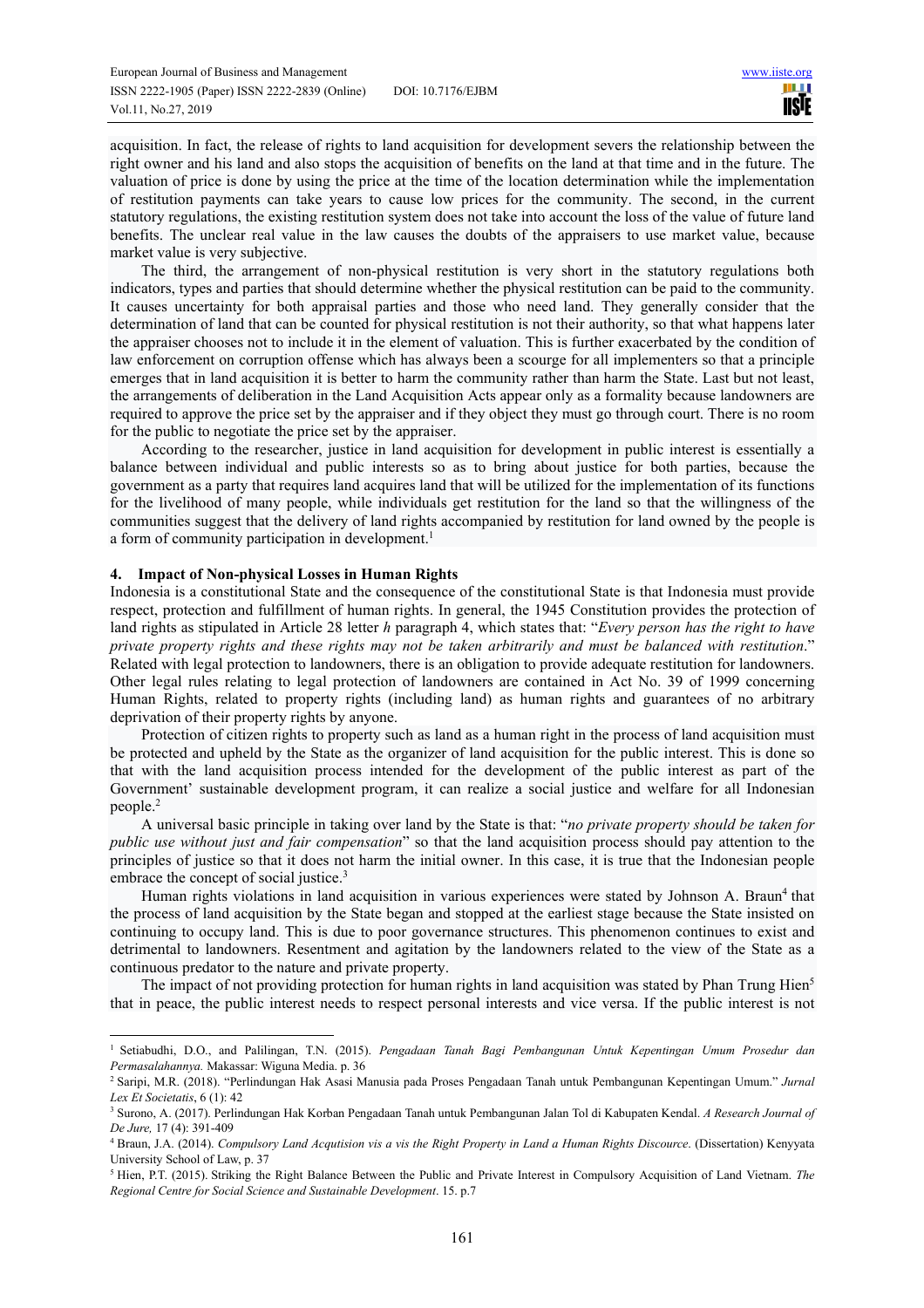respected, then public infrastructure, public roads, public construction can be unprotected. In this case, there will be a problem or contradiction between the flow of government (whether central or regional government) and the people (or groups of individuals). If this problem cannot be solved, it affects the community directly and politics in general. This has a direct impact on individuals in the community. In such circumstances, it is not possible for individuals to enjoy their personal interests. If the government does not respect personal interests, denying their existence, then the community will be chaotic. They no longer have the motivation to work, to improve their lives. This phenomenon might cause direct problems in the economy, society and politics.

The relationship between human rights and land acquisition in the Land Acquisition Acts is a limitation of state power in land acquisition so that it does not cause arbitrariness. Guarantees and protections in the perspective of human rights in the Land Acquisition Acts can be seen in several things, namely:

- a) Open and fair process as appears in arrangement the land acquisition process from the planning stage to the implementing results conducted transparently and fairly through public consultation, socialization and deliberation.
- b) Appropriate and fair restitution. If the former landowner gets compensation that makes their life better than before, before the land was taken over for public use.
- c) A judicial system, the amount of restitution that is reasonable and fair, if the landowner and the government do not reach an agreement, the judicial institution that handles it.
- d) The right to file an objection towards the results of inventory and identification.
- e) Appointment of an independent team to valuate
- f) The right to file an objection to the court regarding restitution.

The mentioned things above shows that the government will uphold human rights in land acquisition, but the reality shows that these regulations are not accompanied by clarity regarding restitution for non-physical impacts, even all forms of public consultation, deliberation, and socialization are only a formality. Various agrarian conflicts due to land acquisition have become a reality of the reduction of human rights protection in land acquisition; even in legal substance is very clearly seen, for example, by not allowing objections to values other than through court and negotiations in deliberations, not even concerning values but only forms of restitution.

Community losses in land acquisition do not only involve physical losses but also non-physical losses such as livelihood losses. Insufficient restitution or compensation to repurchase land to be used as a source of livelihood is one form of non-protection of human rights in land acquisition as well as losses due to indirect impacts suffered by the community. For example, a developer has bought and built several houses for sale and for this they have to owe it to the banks. After the location is determined, they are prohibited to continue construction and are prohibited to buying and selling while their debts in the bank continue to run along with the interest to pay. Users who initially had paid down payment demanded their money back and users who were outside the land acquisition location canceled their agreement because they did not want to buy land close to public facilities such as railroad tracks or toll roads.

Various non-physical losses suffered by the developer must clearly be considered in land acquisition, but the reality shows that the implementation of land acquisition is limited to physical restitution even for the payment of restitution for the rest of their land that is not used again after the land acquisition is very difficult to realize because the fear of the executor of the land acquisition to provide recommendations due to the scourge of law enforcement against them. Non-physical loss will be related to the condition of loss of familiarity and historical value or the nostalgia of the old place, loss of work, uncertainty in the future, loss of socio-cultural values related to land or buildings which are generally owned by customary lands or culture-laden communities and others.

The research findings as mentioned above shows that non-physical restitution in land acquisition is a problem that needs to be reviewed and given a solution so that justice and human rights in land acquisition are not lost which can keep the spirit of the land acquisition acts from reality. Observing this matter, the researcher sees that the provision of non-physical restitution needs to be clearly regulated in the Land Acquisition Acts by determining three things: *First*, the determination of the authority to determine the plot of land that need to be valued for non-physical losses; *Second*, mechanism for determining non-physical losses. The mechanism here can be done through stage of selection, verification and validation, the decision-making, and valuation/assessment; *Third*, determining the criteria and indicators of non-physical losses. This is done by determining the things that will be suffered by the recipient of compensation due to land acquisition such as losses due to removal costs, losses due to administrative costs, losses due to the cost of installing electricity, water and others, as well as other non-physical losses that research must be done to be able to determine it in the legislation. Hence, with a comprehensive regulation and authority, mechanisms and criteria for non-physical restitution impact will lead to legal certainty for appraisers, implementers and those who need land to make decisions without being haunted by the fear of harming the State which can cause them to have to deal with the law.